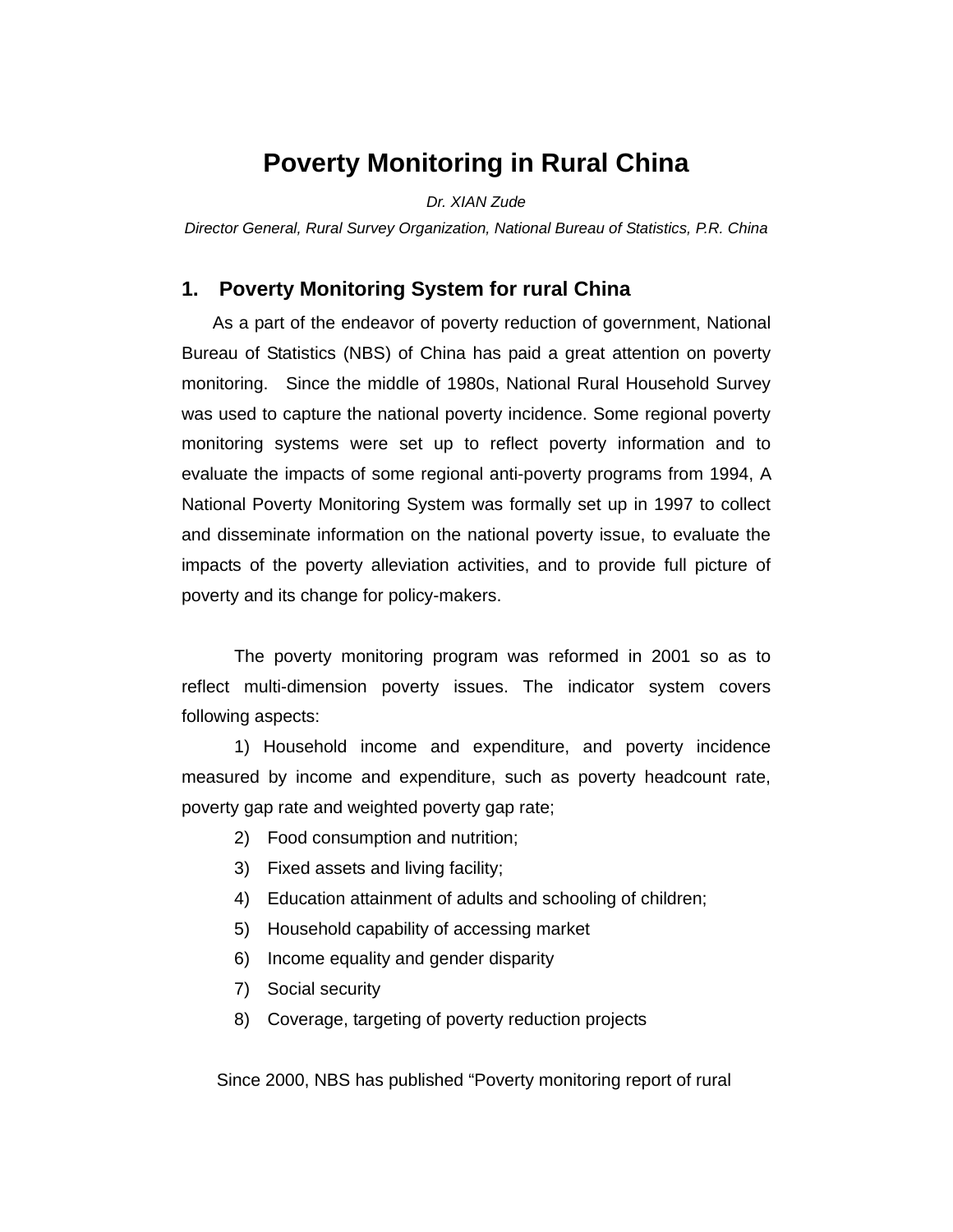China" annually. The report provides a platform to disseminate poverty line, population size of poor, poverty distribution, poverty characteristics and factors. It also introduces the poverty reduction policies, programs and other efforts of various government agency, international organizations and NGOs.

The national poverty monitoring system of China collects poverty information through three main data sources: **(1) Rural Household Survey (RHS).** The data from RHS are used to estimate national poverty line in term of income/expenditure and poverty distribution; **(2) National Poverty Monitoring Survey (NPMS).** The data from NPMS are used to compile estimation of multi-dimension poverty of 592 national poor counties and to evaluate the impact of national poverty reduction program; **(3) Special poverty monitoring surveys.**

#### **Rural Household Survey (RHS)**

RHS is an integrated social and economic survey and focuses on the income and expenditure of households. Data collected from the survey are used to estimate the national rural poverty line. They cover household characteristics (educational attainment, electricity, distance to public transportation), employment, seasonal labor migration, agricultural production, housing conditions, income (income by source, in-kind income), expenditure (including health and education expenditures), consumption (major food items) , ownership of durable goods and fixed assets, and access to social services. Community-based data such as the availability of roads, electricity, telephone, health facilities and schools are also collected.

A random MPPS(Multi-subjects proportional possibility to size) sampling method is adopted in RHS. The sample frame is updated using the latest census results and according to the changes in household composition in the sample. A rotation sampling scheme is used with a 5-year rotation cycle. According to the above sample method, 68000 households in 857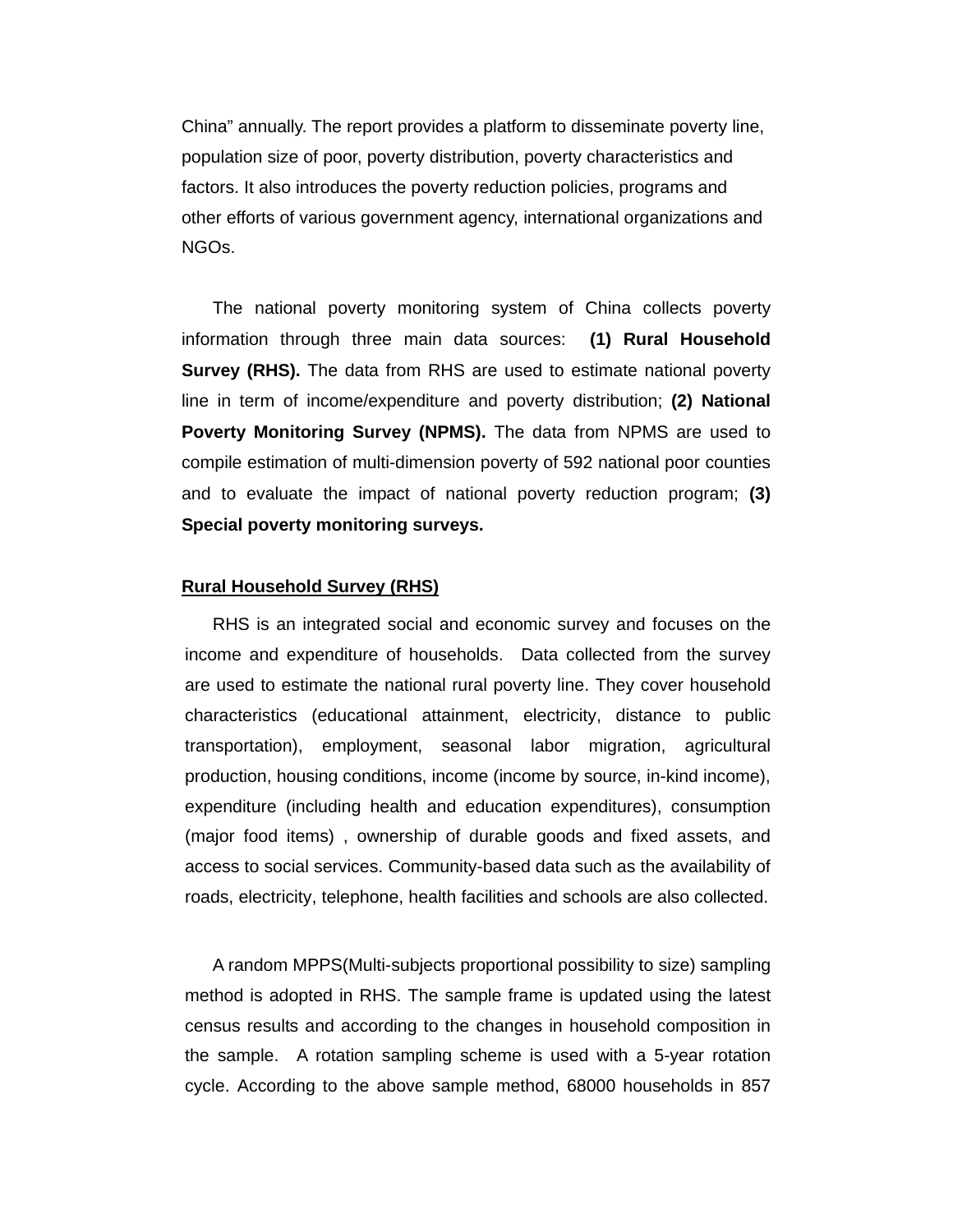counties (about one third of the total number of counties of China) were selected from 31 provinces, autonomous region and municipal cities. The samples are the representative on national level as well as provincial level.

 RHS collects the household's information through a way called "dairy book + visiting". The sampled households record all the economic activities such as production, purchasing, selling, consumption etc. in a dairy book. Assistant enumerators are engaged in every selected village to prompt the households to keep the dairy book, to help those illiteracies to record, to check and sort up the dairy book periodically. County interviewers often go to villages to supervise the recording, to provide guidance or help, and to collect the dairy books periodically. At the end of each calendar year, visiting interviews are arranged for collecting community information as well as individual information, plus some additional household information like fix assets.

 After the records in dairy-books were coded, the data were inputted into computer and checked in the county survey branch by using the data processing programs developed by headquarter of Rural Survey Organization (RSO) of NBS. County survey branches report the raw data through network to provincial organization and then to headquarter in Beijing. Headquarter in Beijing as well as each provincial organization is engaged in data checking, aggregating, tabulation and analysis.

 Data were collected and published annually as well as quarterly. Up to now, only aggregated data are published. Part of micro-data is also released for special research purpose. The main aggregated results could be found in:

 Statistical Year Book of China; Rural Statistical Year Book of China; Yearbook of Household Survey Annual/quarterly Statistical analysis report; Relevant research papers.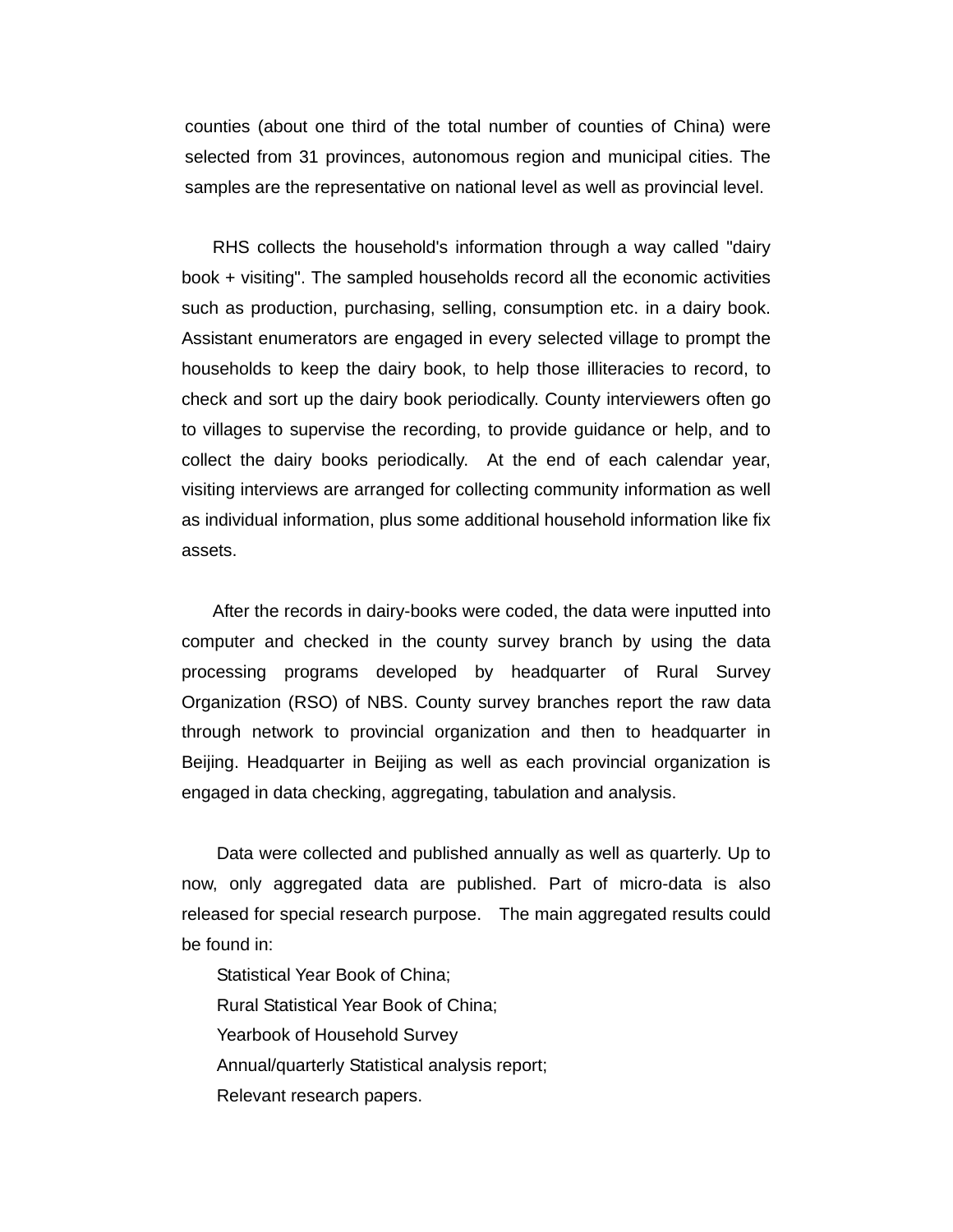### **National Poverty Monitoring Survey (NPMS)**

NPMS was established in 1997. Its main aim is to get a deep understanding of poverty distribution and its change of national poor counties, to supply precise and reliable ground for making policies concerning the alleviation of rural poverty, and to monitor the impacts and the processes of the anti-poverty programs for the 592 national poverty counties listed in the "8-7 Plan". Since 2001, NPMS has been relocated to 592 key counties listed in new national poverty reduction program.

 NPMS uses a random, multi stage systematic sampling method. About 10 villages were selected from each poor county and 10 households were selected from each selected village. Data collecting method of NPMS is similar to the RHS. Compared with RHS, NPMS includes more indicators in social aspects such as rural infrastructure and basic social service, employment, children schooling, labor migration. NPMS collects the information on personal, household level as well as community level. Hence NPMS could measure the poverty not only the economic poverty but the multi dimension poverty too. NPMS gives out more detailed picture of poverty of national poor counties.

#### **Special Poverty Monitoring Surveys**

Beside the national poverty monitoring surveys, there are a series of regional poverty monitoring surveys for special poverty reduction projects. Three of the largest surveys relate to World Bank poverty reduction projects in China: South-West Poverty Monitoring Survey (SWPMS), Qinba Mountain Area Poverty Monitoring Survey (QBPMS), and Inner Mongolia and Gansu Poverty Monitoring Survey (IMGPMS). The surveys were carried out by Rural Survey Organization of NBS to collect statistics from the poorer areas with the support of the World Bank and in cooperation with the Leading Group of Poverty Reduction of the State Council in 1995, 1997 and 1999, respectively, and lasted for 6 years for each project.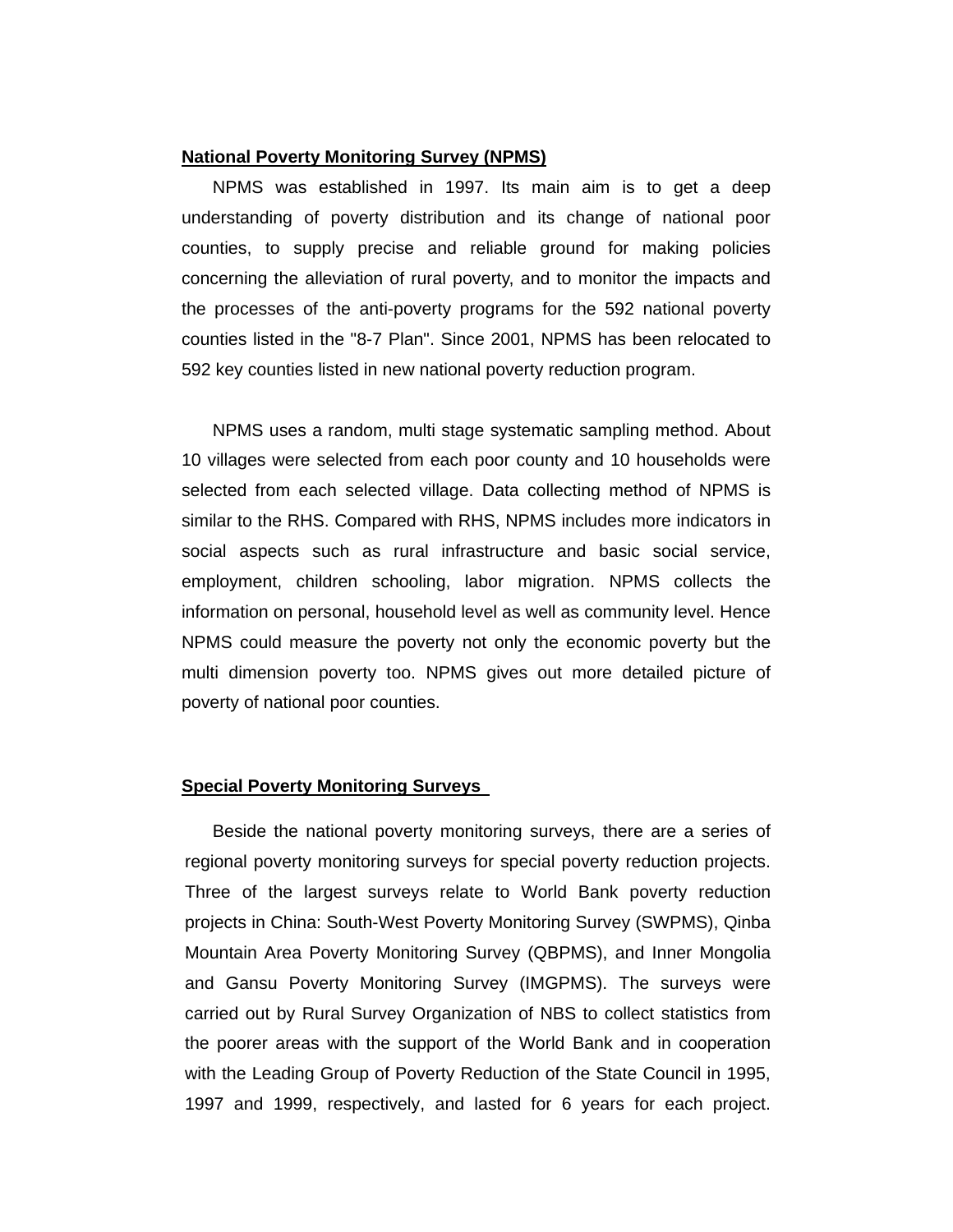Detailed data as well as analyses on poverty head count rate, poverty gap, and poverty decomposition by location, education attainment, ethnic group, and household structure are disseminated through RSO's annual publication, *Poverty Monitoring Report*.

The survey has four components covering community, household, personal and project activities. In the first component, the condition of social service, such as education and health services, rural infrastructure and population, is covered. In the second component, data are collected on expenditure, income, nutrition, social security and housing conditions. The third component includes questions regarding demographic characteristics, employment and schooling of individuals of the household. The last component covers information on access to credit market and subsidies received by households. SWPMS, QMAPMS and IMGPMS sample 35 counties in Guangxi, Guizhou and Yunnan provinces, 26 counties is Sichuan, Shaanxi and Ningxia provinces and 15 counties in Inner Mongolia and Gansu provinces. The survey methodology is similar to that of the Rural Household Survey. Poverty lines are established for all project areas using the same methodology as for the national rural poverty line.

### **2. Poverty Threshold**

 Since 1986, National Bureau of Statistics of China estimated the poverty line on the base of Rural Household Survey for the benchmark year such as 1985 and 1990, 1994 and 1997 while consumer price index multiplied by poverty line of previous year was used up to update the poverty line for subsequent years.

 NBS estimated the poverty line for 1997 following the method recommended by World Bank:

 a. Selecting the minimum calorie level. 2100 calories per day per person was selected as the minimum nutrition need suggested by nutritionists.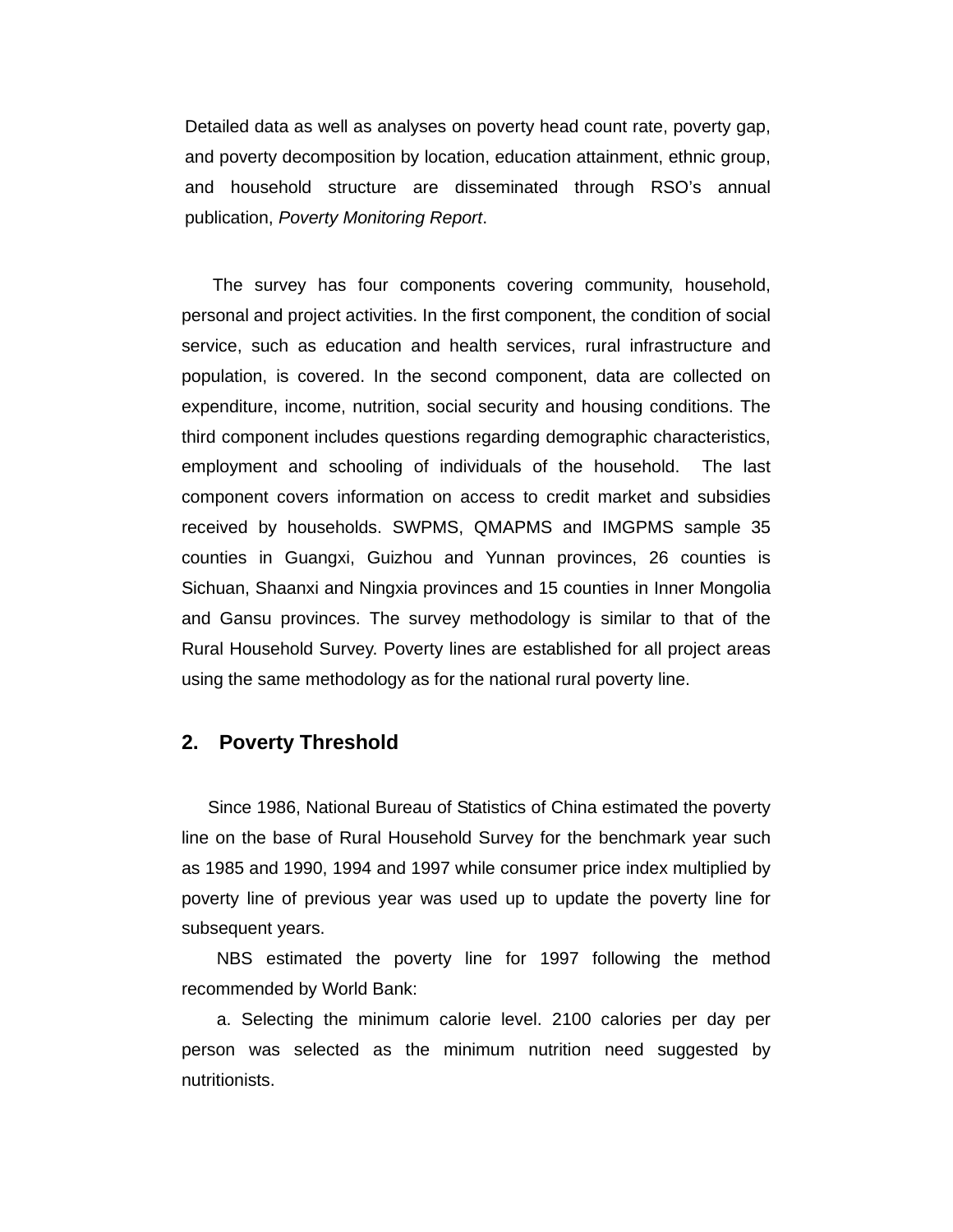b. Setting up food bundle that can satisfy the minimum calorie level. Data from Rural Household Survey was used to calculate the actual food consumption structure and food quantities (food bundle) that maintain the minimum nutrition of low-income population in poor area.

 c. Calculating the minimum food expenditure (food poverty line) with the prices of low-income group from the survey.

 d. On the base of knowing food bundle and the food poverty line, regression model was used to estimate the minimum non-food expenditure of the households with income just reaching the food poverty line.

f. Food poverty line pluses non-food poverty line equals to poverty line.

From the method, it is clear that the poverty line is a kind of "low poverty line". It was 640 RMB Yuan annual per capita net income for 1997 and was about 0.75 US\$ (using PPP exchange rate) per day per capita. It was published by Chinese government officially so that government could concentrate the limited resource on the poorest population.

For the poverty line only means basic food and cloth, the households around the line are still weak. Hence Rural Survey Organization of NBS set up a low-income line since 1998, based on the same food bundle for determining poverty line. The unique difference is that the non-food poverty line is estimated according to 60% food share. In 1998, the low income line was 880 Yuan, Which was quite near to 1 dollar a day according to the PPP exchange rate.

| Year | Poverty line | Year | Poverty line | Low income    |
|------|--------------|------|--------------|---------------|
|      | (RMB Yuan)   |      | (RMB Yuan)   | line(RMBYuan) |
| 1978 | 100          | 1998 | 635          | 880           |
| 1985 | 206          | 1999 | 625          | 865           |
| 1990 | 300          | 2000 | 625          | 865           |
| 1994 | 450          | 2001 | 630          | 872           |
| 1997 | 640          | 2002 | 627          | 869           |

**Poverty line 1978-2003,rural China**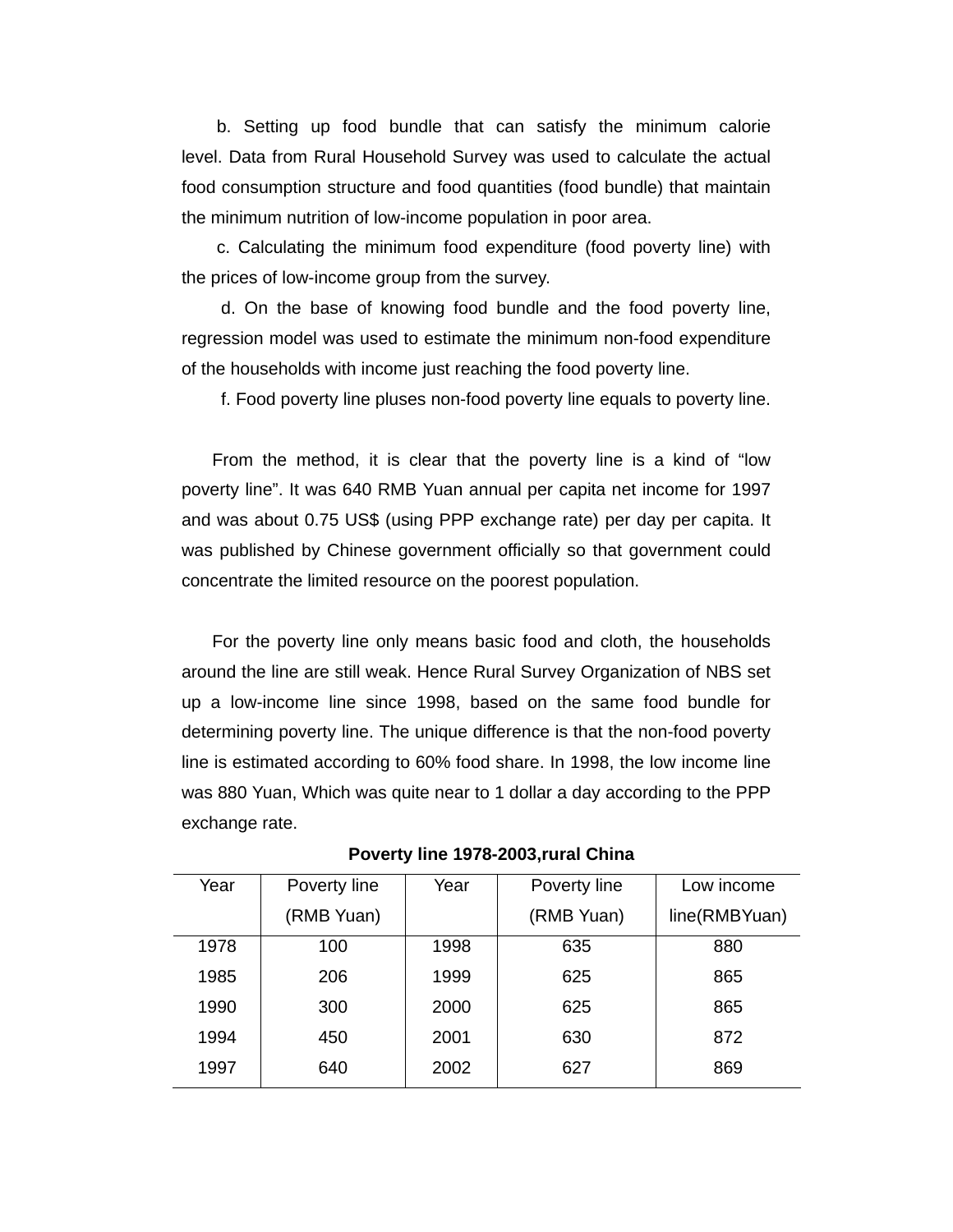|  | $\sim$ $\sim$ $\sim$<br>$\sim$ |  | . |  |
|--|--------------------------------|--|---|--|
|--|--------------------------------|--|---|--|

Supported by World Bank Country Statistical Capacity Building Program, Rural Survey Organization of NBS currently tries to estimate the new poverty line for China again. One cause is the consumption model of low-income group changed a lot in past five years. Some expenditure on primary education, basic health care, housing and durable commodities were regarded as "basic needs" both by the household and government. Another cause is that only the calories intake was considered when setting up food bundle in 1997. The protein and other nutrition factors in such kind of the food bundle were too low to maintain a healthy life. The third cause is the unique poverty line could not satisfy the implementation of poverty reduction for a large country with vase regional and rural-urban economic gaps such as China.

Taking the above issue in consideration, Rural Survey Organization of NBS use the household survey data 2002 to estimate the new poverty line(s). The basic method is similar to that used in 1997, except for following points.

- 1) Sort all the surveyed households by household income. Use the 10-30% households from bottom as the low-income group.
- 2) Set up food bundles for each region of China.
- 3) Use a proportion of 75% calories from grain and the 2100 calories intake daily to control the quality and quantity of the food bundle.
- 4) Use the actual food price from low-income group of the province to calculate the food poverty line for each province.
- 5) Use the low poverty line from first round estimation as regional price scalar to adjust the income of household. Repeat the estimating for several rounds until the poverty lines from two rounds are close enough.

According to the results of current research, the average food poverty line for rural China is 645 RMB Yuan, the average low poverty line is 835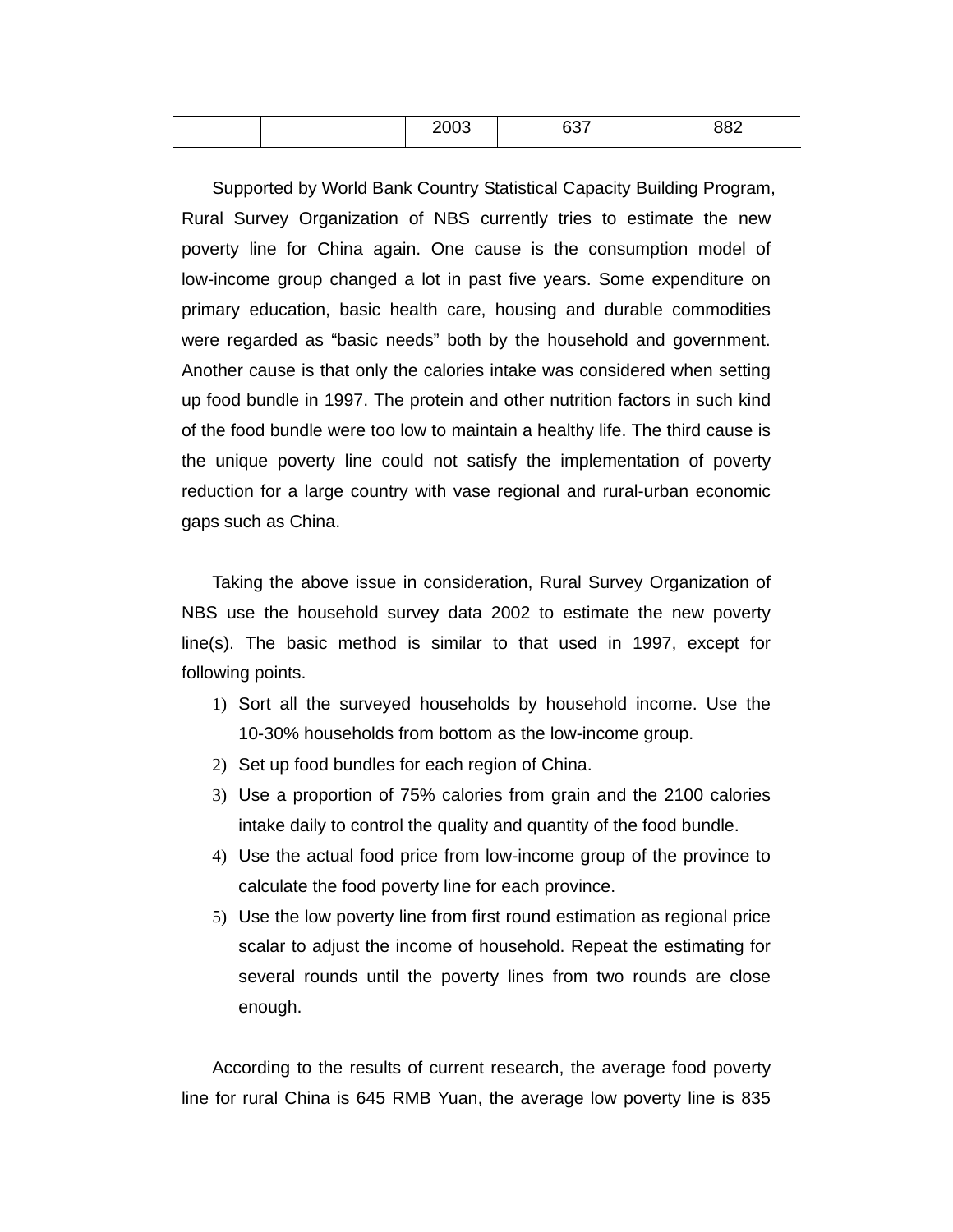RMB Yuan. The rate of population below the food poverty line is 3.2% . The rate of population below the low poverty line is 8.5%.

## **3. Policy Applications**

Poverty monitoring is closely related to poverty reduction policy-making in China. Following are the main aspects.

### **Monitoring poverty alleviation progress**

Monitoring results show that the poor population dropped rapidly from about 250 millions in 1978 to 125 millions in 1985, companied by the high economic growth in rural areas due to the rural reform. The speed of rural economy growth and the poverty alleviation slowed down after 1986 compared with the previous years. By the end of 1992, the poverty population of rural China reduced to 80 millions and poverty headcount rate was 8.8%. After the strong intervention of government, well known as " eight-seven" poverty reduction program, the poverty headcount rate dropped fast again. The poor population of rural China reduced significantly to 32 millions, and the poverty head count rate was 3.5% in 2000. Poverty monitoring results also showed it was more and more difficult to reduce the size of left poor population. In 2003, the poor population added 0.8 million in rural China due to the serious natural disasters. The following figure shows the population size of poor and the headcount rate of rural China from 1978-2003.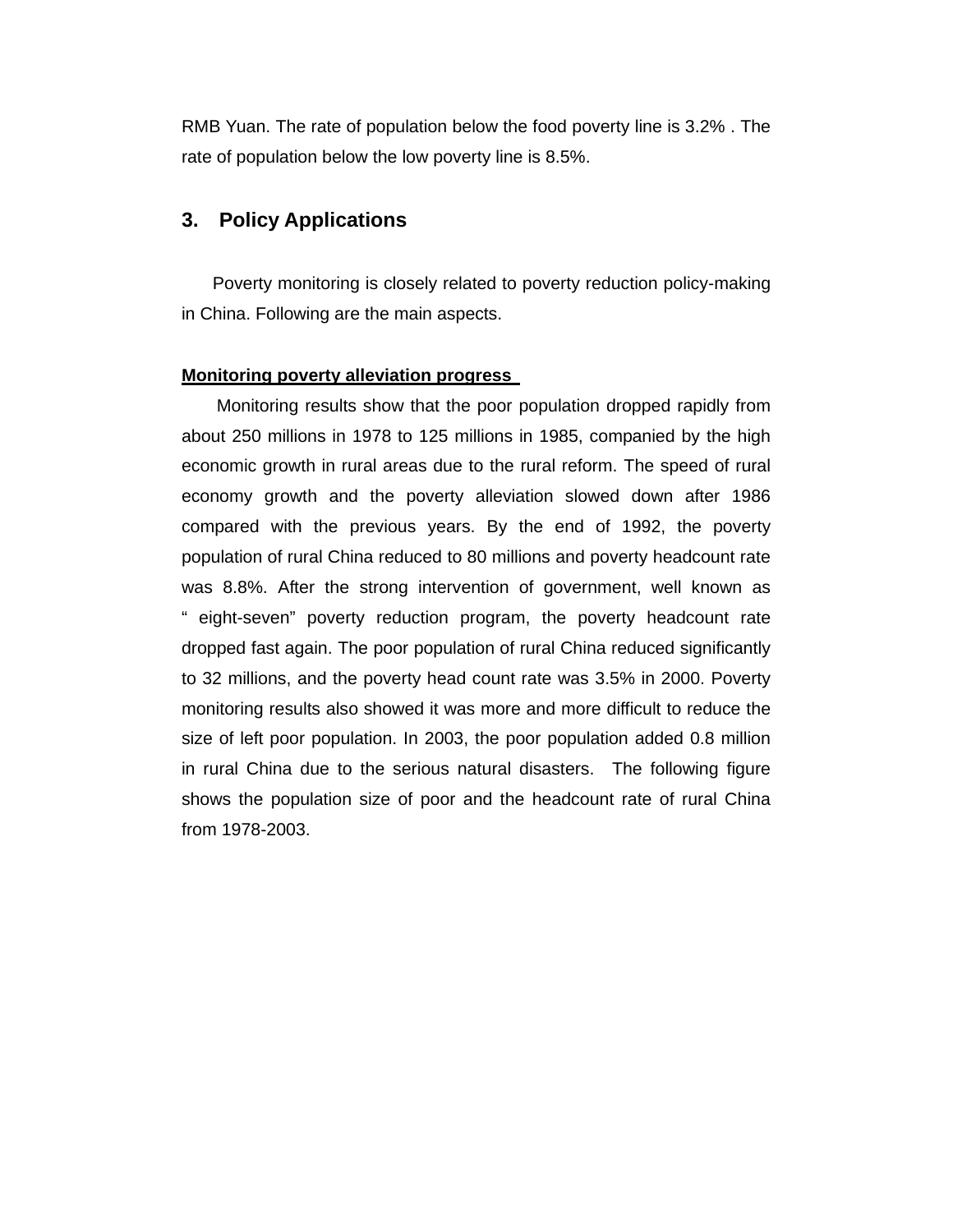

## **Providing poverty distribution for locating poverty reduction fund and other resource.**

The poverty monitoring results of rural Chins are disseminated to various government agencies, such as Leading Group Office of Poverty Reduction, National Commission of Reform and Development, Ministry of Finance etc. periodically at the beginning of each year. The results are used to locating the government poverty reduction fund every year and to determinate the name list of counties with priority in national poverty reduction program. The poverty distribution also used as important reference for locating poverty reduction projects by various agencies, international organization and NGOs.

## **Analyzing poverty characteristics and poverty factors, and providing suggestion for policy-making**

The analysis on characteristics and factors of poverty helps to forming the poverty reduction policies. For example, it was found that the overall economic growth gradually has less and less impact on poverty alleviation in 1986. Chinese government began to intervention the poverty alleviation through organizing a lot of large-scale anti-poverty programs all over China from the middle 1980. At the beginning of 1990s, it was found that the poor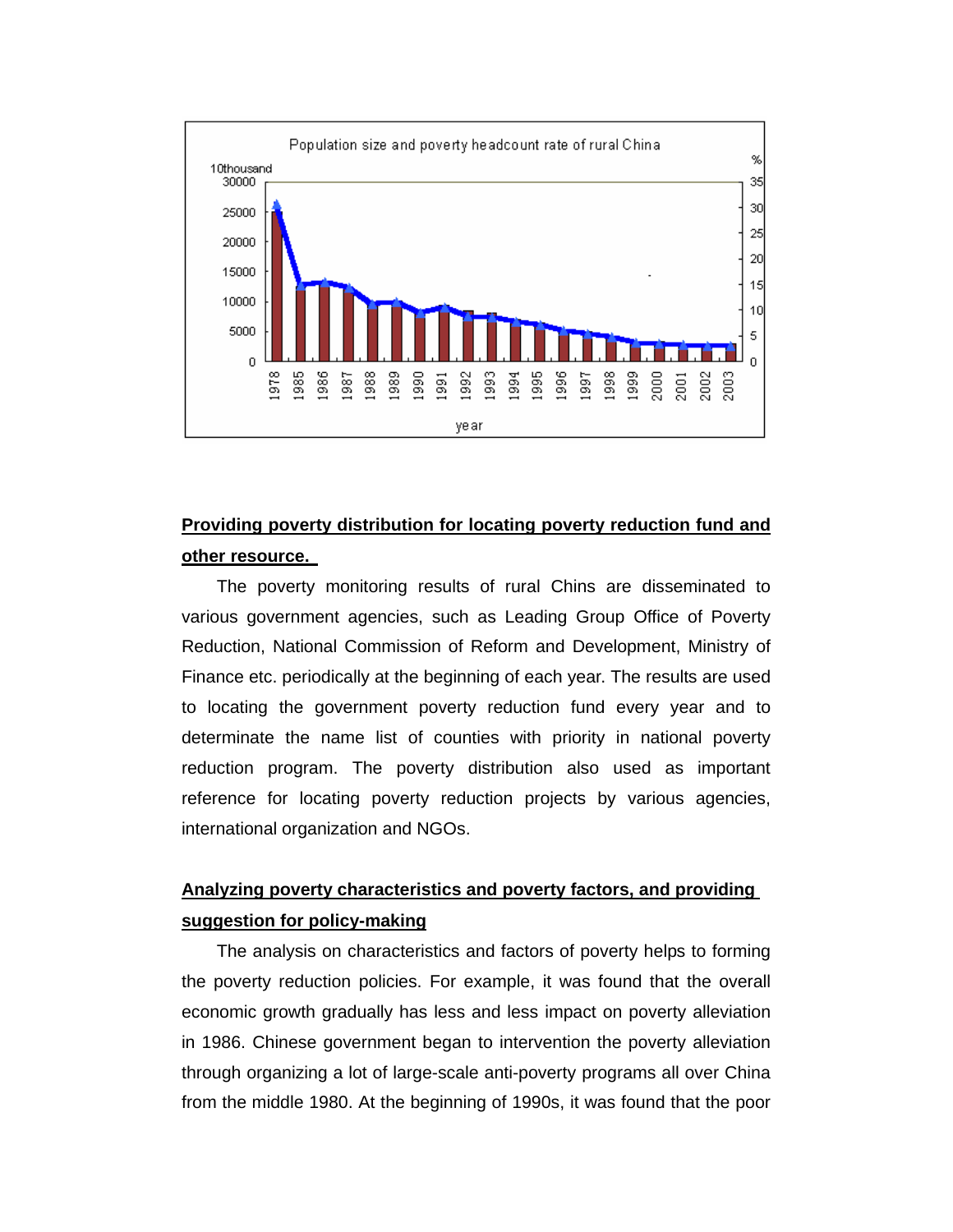population was more and more concentrated to remote area with inferior national condition. The backward rural infrastructures of those areas are the main obstacle of development. In order to accelerate the poverty alleviation and to attain the aim of eliminating the poverty at the end of 20th century, Chinese government launched the "8-7 Plan" in 1994 to guide the poverty reduction activities. The main content of "8-7 Plan" is to reduce the poverty through the tax favorite policy, financial support and social-economic development program. For the convenience of implementing the "8-7 Plan", 592 poorest counties, selected from more than 2000 counties of China based on the poverty monitoring results, were defined as 'national poor counties'. It was estimated that more than 70% of the 80 million poor concentrated in the 592 counties with very bad natural environments and backward social-economic conditions in 1994.

In 2001, Chinese government started a new poverty alleviation effort to erase extreme poverty and to help the low-income group to improve their development capability. The new program plans to enhance the support in 592 poor county, which are re-selected from middle/western China.

## **4. Poverty issues in new Century**

The poverty alleviation of rural China slowed down since 2000. According to the monitoring results, the poverty head count rate of 2003 is 3.1%. The poverty of rural China in new century has the following characteristics:

a. It is difficult for the current poor left under the extreme poverty line to get out of poverty through overall development methods. The main cause is that the households in extreme poverty mainly are those without labor, disable, with serious illness of household member, illiterate, and those surfer from disaster and inferior national conditions.

b. The national disasters become the main cause of poverty. According to the poverty monitoring survey, there are 55% households returning to poverty due to the serious national disaster such as drought and flood.